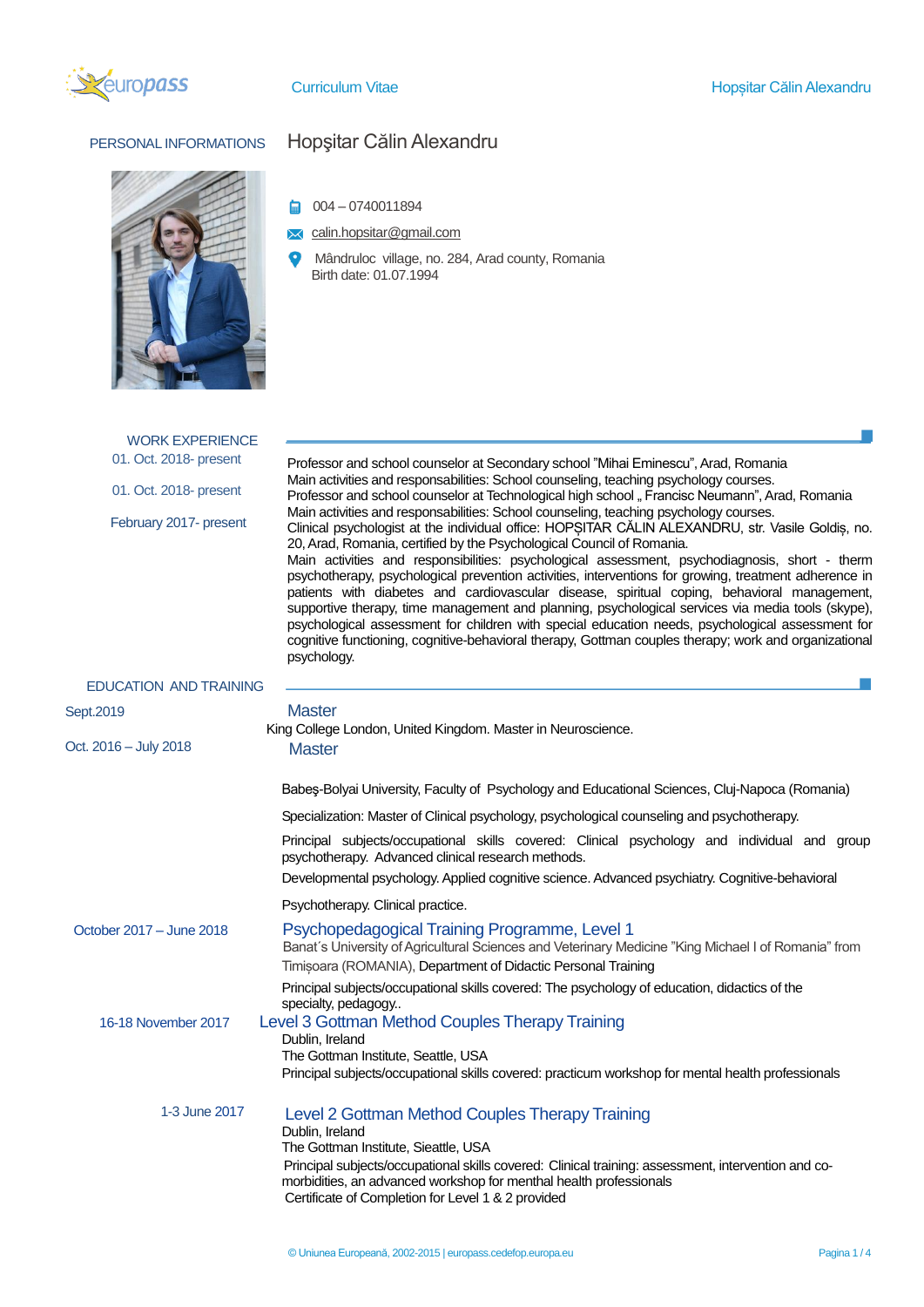

| Level 1 Gottman Method Couples Therapy Training<br>Dublin, Ireland<br>The Gottman Institute, Sieattle, USA<br>Principal subjects/occupational skills covered: Clinical training, theoretical backgrounds of Gottman<br>method therapy                                                                                                                                                                                               |  |
|-------------------------------------------------------------------------------------------------------------------------------------------------------------------------------------------------------------------------------------------------------------------------------------------------------------------------------------------------------------------------------------------------------------------------------------|--|
| <b>Graduation diploma</b><br>Continuous professional training: "Counseling couples: practical and innovative, cognitive, emotive<br>and behavioral interventions", organized by Psychological Council of Romania and Cognitive<br>Behavioral Association of Romania.<br>Principal subjects/occupational skills covered: couples counselling, REBT intervention in couples,<br>REBT techniques. Graduation diploma no. 01489/11.2016 |  |
| <b>Bachelor Degree</b>                                                                                                                                                                                                                                                                                                                                                                                                              |  |
| Babes-Bolyai University, Faculty of Psychology and Educational Sciences, Cluj-Napoca (Romania)                                                                                                                                                                                                                                                                                                                                      |  |
| Specialization: Psychology                                                                                                                                                                                                                                                                                                                                                                                                          |  |
| Bachelor final paper title: The effect of emotional regulation strategies on the emotional shame in the<br>case of depressive symptoms in adolescence. Bachelor exam degree : 9.50.                                                                                                                                                                                                                                                 |  |
| Principal subjects/occupational skills covered: Clinical Psychology, Cognitive Psychology,<br>Developmental Psychology, Social Psychology, Cognitive-Behavioral Modifications, Health<br>Psychology, Experimental Psychology and Data Analysis.                                                                                                                                                                                     |  |
| Diploma of Studies in French Language<br>Ministry of Education (French Republic)                                                                                                                                                                                                                                                                                                                                                    |  |
| <b>Certificate in Advanced English</b>                                                                                                                                                                                                                                                                                                                                                                                              |  |
| University of Cambridge - ESOL Examinations                                                                                                                                                                                                                                                                                                                                                                                         |  |
| <b>ECDL Certificate</b><br>January 2012<br>ECDL Romania S.A.<br>Basic skills of computer literacy/ Managing Files/ Word/ PowerPoint/ Excel/ Access/ Internet and<br>electronic mail.                                                                                                                                                                                                                                                |  |
| <b>High School Diploma</b><br>Pedagogical high school "Dimitrie Tichindeal", Arad (Romania)<br>Human profile, Philology, Bilingual                                                                                                                                                                                                                                                                                                  |  |
|                                                                                                                                                                                                                                                                                                                                                                                                                                     |  |

| PERSONAL SKILLS AND |
|---------------------|
| <b>COMPETENCES</b>  |

| Mother tongue(s) | Romanian                              |           |                       |                      |                |
|------------------|---------------------------------------|-----------|-----------------------|----------------------|----------------|
| Other languages  | Understanding                         |           | <b>Speaking</b>       |                      | <b>Writing</b> |
|                  | Listening                             | Reading   | Spoken<br>interaction | Spoken<br>production |                |
| English          | C1                                    | C1        | C <sub>1</sub>        | C1                   | C1             |
|                  | Certificate in Advanced English       |           |                       |                      |                |
| French           | <b>B2</b>                             | <b>B2</b> | <b>B2</b>             | B <sub>2</sub>       | <b>B2</b>      |
|                  | Diploma of Studies in French Language |           |                       |                      |                |

Levels: A1/A2: Basic User - B1/B2: Independent User - C1/C2: Experienced User

 $\mathcal{L}_{\mathcal{A}}$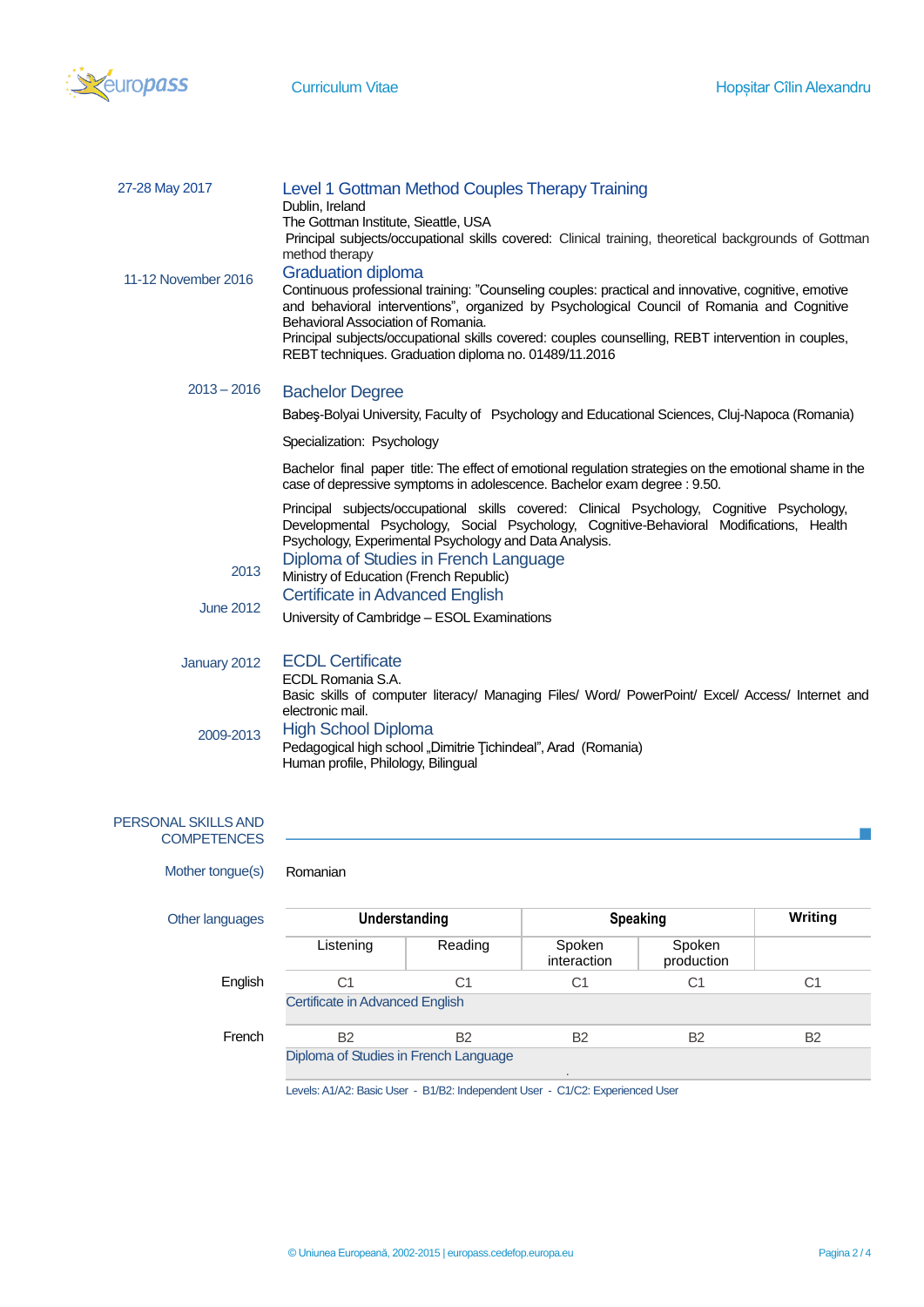

| <b>Szeuropass</b>                    | <b>Curriculum Vitae</b>                                                                                                                                                                                                                                                                                                                                                                                                                                                                                                                                                                                                                                                                                                                                                                                                                                                                                                                                                                                                                                                                                                                                                                                                                                                                                                                                                                                                                                                                                                                                                                                                                                                                                                                                                                                                                                                                                                                                                                                                                                                                                                                                                                                                                                                                                                                                                                                                                                                                                                                                                                                                                                                                                                                                                                                                                                                                                                                                                                                                                                                                                                                                                                                                                                                                                                                                                                                                                                                                                                                                                                                                                                                                                                                                                                                                                                                                                                                          | Hopsitar Călin Alexandru |
|--------------------------------------|--------------------------------------------------------------------------------------------------------------------------------------------------------------------------------------------------------------------------------------------------------------------------------------------------------------------------------------------------------------------------------------------------------------------------------------------------------------------------------------------------------------------------------------------------------------------------------------------------------------------------------------------------------------------------------------------------------------------------------------------------------------------------------------------------------------------------------------------------------------------------------------------------------------------------------------------------------------------------------------------------------------------------------------------------------------------------------------------------------------------------------------------------------------------------------------------------------------------------------------------------------------------------------------------------------------------------------------------------------------------------------------------------------------------------------------------------------------------------------------------------------------------------------------------------------------------------------------------------------------------------------------------------------------------------------------------------------------------------------------------------------------------------------------------------------------------------------------------------------------------------------------------------------------------------------------------------------------------------------------------------------------------------------------------------------------------------------------------------------------------------------------------------------------------------------------------------------------------------------------------------------------------------------------------------------------------------------------------------------------------------------------------------------------------------------------------------------------------------------------------------------------------------------------------------------------------------------------------------------------------------------------------------------------------------------------------------------------------------------------------------------------------------------------------------------------------------------------------------------------------------------------------------------------------------------------------------------------------------------------------------------------------------------------------------------------------------------------------------------------------------------------------------------------------------------------------------------------------------------------------------------------------------------------------------------------------------------------------------------------------------------------------------------------------------------------------------------------------------------------------------------------------------------------------------------------------------------------------------------------------------------------------------------------------------------------------------------------------------------------------------------------------------------------------------------------------------------------------------------------------------------------------------------------------------------------------------|--------------------------|
| Social skills and competences        | Good communication skills at any environment, teamwork, honesty, seriousness, sincerity,<br>responsibility, patience, energy, empathic listening.                                                                                                                                                                                                                                                                                                                                                                                                                                                                                                                                                                                                                                                                                                                                                                                                                                                                                                                                                                                                                                                                                                                                                                                                                                                                                                                                                                                                                                                                                                                                                                                                                                                                                                                                                                                                                                                                                                                                                                                                                                                                                                                                                                                                                                                                                                                                                                                                                                                                                                                                                                                                                                                                                                                                                                                                                                                                                                                                                                                                                                                                                                                                                                                                                                                                                                                                                                                                                                                                                                                                                                                                                                                                                                                                                                                                |                          |
| Computer skills and competences      | Ability for software operating package Microsoft Office.                                                                                                                                                                                                                                                                                                                                                                                                                                                                                                                                                                                                                                                                                                                                                                                                                                                                                                                                                                                                                                                                                                                                                                                                                                                                                                                                                                                                                                                                                                                                                                                                                                                                                                                                                                                                                                                                                                                                                                                                                                                                                                                                                                                                                                                                                                                                                                                                                                                                                                                                                                                                                                                                                                                                                                                                                                                                                                                                                                                                                                                                                                                                                                                                                                                                                                                                                                                                                                                                                                                                                                                                                                                                                                                                                                                                                                                                                         |                          |
| Additional information<br>17.10.2018 | 16th-22 <sup>nd</sup> July 2019: World Cognitive and Behavioral Therapies Congress participation and study<br>presenter: The efficacy of some emotional regulation strategies on children aged 8-10 years of age,<br>delievered through a robot.<br>▶ 01. Oct 2018 - present: Project initiator: "For the future ": monthly meetings with high school<br>students fron National College "Preparandia Dimitrie Tichindeal", Arad, Romania. Within the project,<br>issues relevant to personal development are addressed.<br>▶ 7 <sup>th</sup> -8 <sup>th</sup> of December 2017 "The teacher: Perspectives over the future" conference initiator and<br>speaker, Arad, Romania. A psychological approach over the role of the teacher in nowdays society<br>and in the future.<br>▶ 21 November 2017: published article: Ionescu, T., Marian, A., Moldovan, P., Perde, B., Vescan,<br>R., Hopsitar, C., Rogobete, D., & Suciu, L. (2017). Integration of Processes in the Study of Insight<br>and Innovation. AVANT, 8, 147-156. doi:10.26913/80s02017.0111.0014<br>▶ 16-31 <sup>st</sup> of October 2017 "Spread the information, not the virus" project partner; campaign of<br>information regarding the transmission of infectious diseases in Arad county, Romania,<br>▶ 10 <sup>th</sup> of October 2017, workshop "Causes, Prevention and Treatment of Eating Disorders"<br>speaker, U.S.A.M.V.B "King Mihai I of Romania" of Timișoara, Faculty of Food Processing<br>Technology.<br>▶ 26 <sup>th</sup> -27 <sup>th</sup> of September, 2017, "Under Hypnosis with Thomas Dowd" Conference participation,<br>Cluj-Napoca, Romania, organised by Holo - Psychology for Community.<br>▶ 16th-18th of August 2017"Off the Lip 2017"; CogNovo Colloquium on Experiences and Applications<br>of Cognitive Innovation, participation, Plymouth University, Plymouth, UK<br>▶ 1st of July 2017: The 9 <sup>th</sup> International Congress of Cognitive Psychotherapy, poster session<br>number 3: The effect of emotional regulation strategies on shame, in adolescents, in the context of<br>depressive symptoms: Preliminary Data. (Călin-Alexandru Hopșitar, Aurora Szentagotai-Tătar, Diana<br>Cândea) Poster presentation<br>▶ 29th of June - 1st of July 2017The 9th International Congress of Cognitive Psychotherapy<br>volunteer, Cluj-Napoca, Romania.<br>▶ 24th of May 2017, "Thoughts: Marcus Aurelius and the directions of psychotherapy today"<br>conference initiator and speaker, Timișoara West University, Timișoara, Romania<br>14th of May 2017, "Medicine: Between me and the others" talk initiator and speaker, Medicine<br>and Pharmacy "Victor Babes" University, Timisoara, Romania<br>12th of May 2017"The Family: Christianity and Psychology" Conference speaker, Family<br>Festival, Arad, Romania<br>▶ 20.04.2017 Invitation provided by the local TV company in the programme of "Câte-n Lună și<br>în Stele" talk-show, programme dedicated to a discussion regarding major depressive disorder<br>► March 2017- June 2017- Study initiator- "The effect of emotional regulation strategies on shame<br>in adolescents in the context of depressive symptoms". Main activities and responsibilities: contact<br>with participants, bilding the experimental design, effectuating the data analysis during the<br>experimental tasks, applying questionnaires, reviewing the lliterature.<br>▶ 29.09.2016- Practice certification no. 2716 for the clinical psychologist title, with the personal<br>code: 19328.<br>Research team member of the project: "D combat: A computerized preventative and therapeutic<br>intervention for depression", project code: EEA-JRP-RO-NO-2013-1-0359.<br>▶ 2015- present - Research assistant at the Faculty of Psychology and Educational Sciences,<br>Department of Psychology, Developmental Psychology Laboratory, coordinated by Assoc. Prof.<br>PhD. Thea lonescu. |                          |